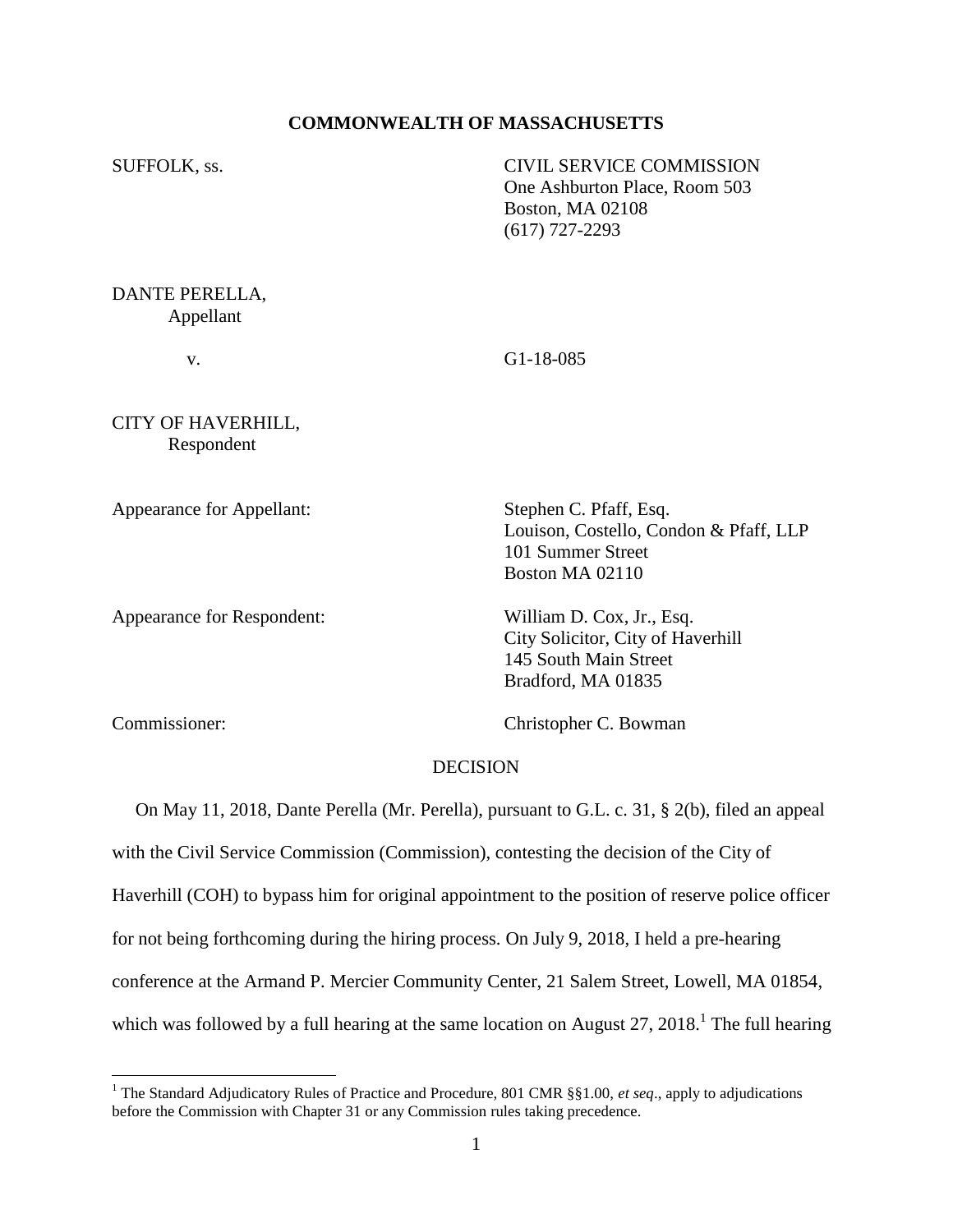was digitally recorded and both parties received a CD of the proceeding. $^2$  On October 26, 2018, the parties submitted post-hearing briefs in the form of proposed decisions.

## **FINDINGS OF FACT**

 Twenty-one (21) Exhibits were entered into evidence at the hearing (Respondent Exhibits 1-4 and Appellant Exhibits 1-16, with 1 Respondent Post Hearing Exhibit). Based on the documents submitted and the testimony of the following witnesses:

## *For the COH:*

- Penny Portalla, COH Police Officer and former Detective;
- Anthony Haugh, Deputy Chief of Police;
- Alan R. DeNaro, Chief of Police;

#### *For Mr. Perella:*

 $\overline{a}$ 

• Dante Perella, Appellant;

and taking administrative notice of all matters filed in the case and pertinent statutes, regulations, case law and policies, and reasonable inferences therefrom, a preponderance of the evidence establishes the following findings of fact:

1. Mr. Perella is twenty-six (26) years old. He is a high school graduate; a resident of Haverhill; and has been a student at Northern Essex Community College. He has served in the United States Army National Guard from 2015 to the present. (Respondent Exhibit 4 and Testimony of Mr. Perella)

 $2<sup>2</sup>$  If there is a judicial appeal of this decision, the plaintiff in the judicial appeal would be obligated to supply the court with a transcript of this hearing to the extent that he/she wishes to challenge the decision as unsupported by the substantial evidence, arbitrary and capricious, or an abuse of discretion. If such an appeal is filed, this CD should be used to transcribe the hearing.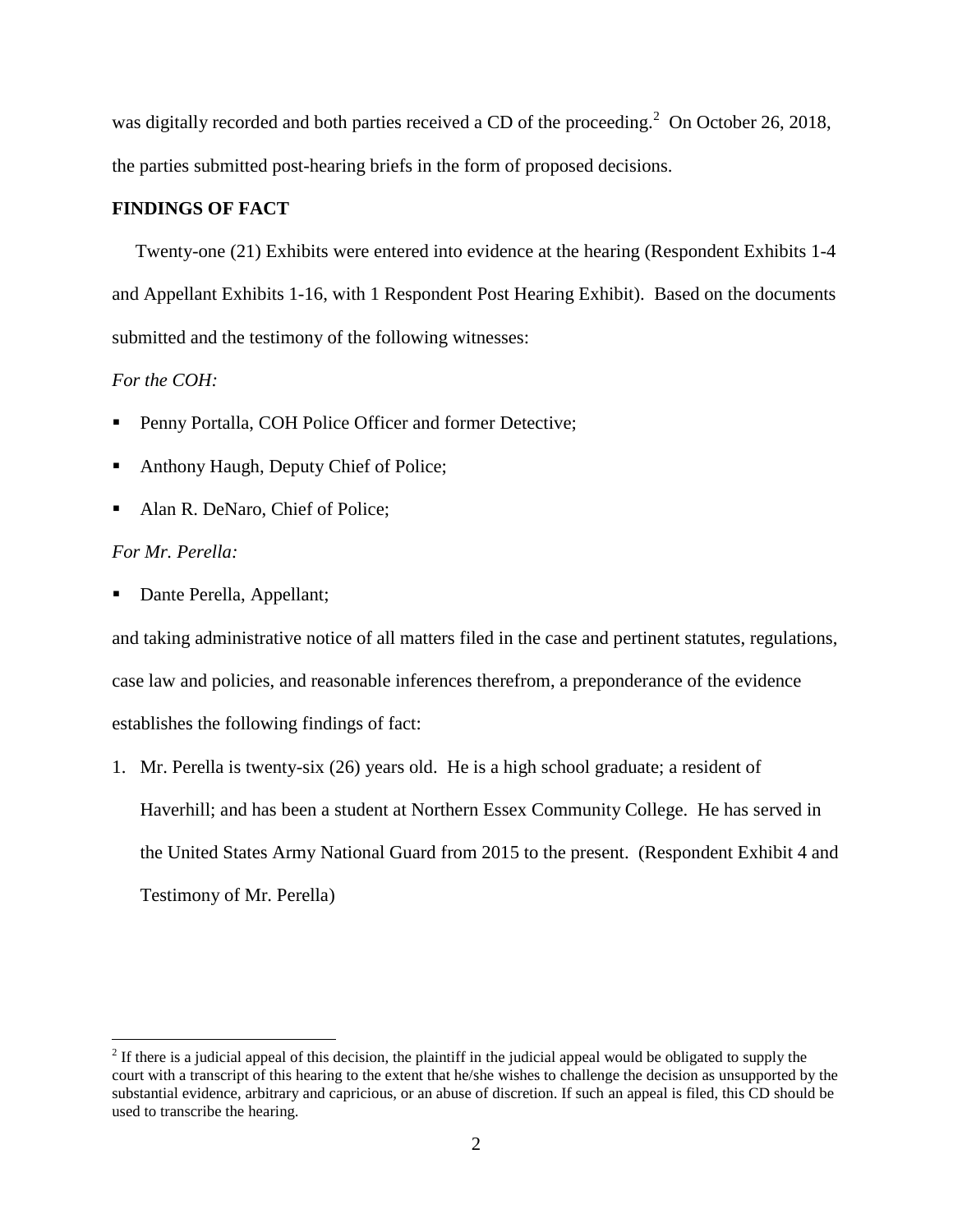### *Stipulated Facts*

- 2. On March 25, 2017, Mr. Perella took the civil service examination for police officer and believes he received a score of 86.
- 3. On September 1, 2017, the state's Human Resources Division (HRD) established an eligible list of candidates for Haverhill police officer.
- 4. On September 13, 2017, HRD, at the request of the COH, sent Certification No. 04941 to the COH, from which the COH ultimately appointed eleven (11) reserve police officers.
- 5. Based on his examination score of 86, Mr. Perella was ranked  $19<sup>th</sup>$  among those candidates willing to accept appointment as police officer on Certification No. 04941.
- 6. Of the eleven (11) candidates appointed by the COH as police officers, two (2) were ranked below Mr. Perella.
- 7. On March 15, 2018, the COH notified Mr. Perella that it was bypassing him for appointment. *Reasons for Bypass*
- 8. The COH bypassed Mr. Perella for allegedly not being forthcoming during the hiring process, including, but not limited to: a) failure to disclose traffic citations as recently as 2015; and b) failure to disclose being involved in traffic accidents – 2 accidents with one involving an altercation.

### *Responses on Background Investigation Questionnaire*

9. Each candidate was initially provided with a Public Safety Application to complete. Page 15 of the Application contains several notices with regards to answering all questions fully, advises candidates that all statements will be investigated by Haverhill Police and that any misrepresentation or omission will cause your application to be rejected. The notice also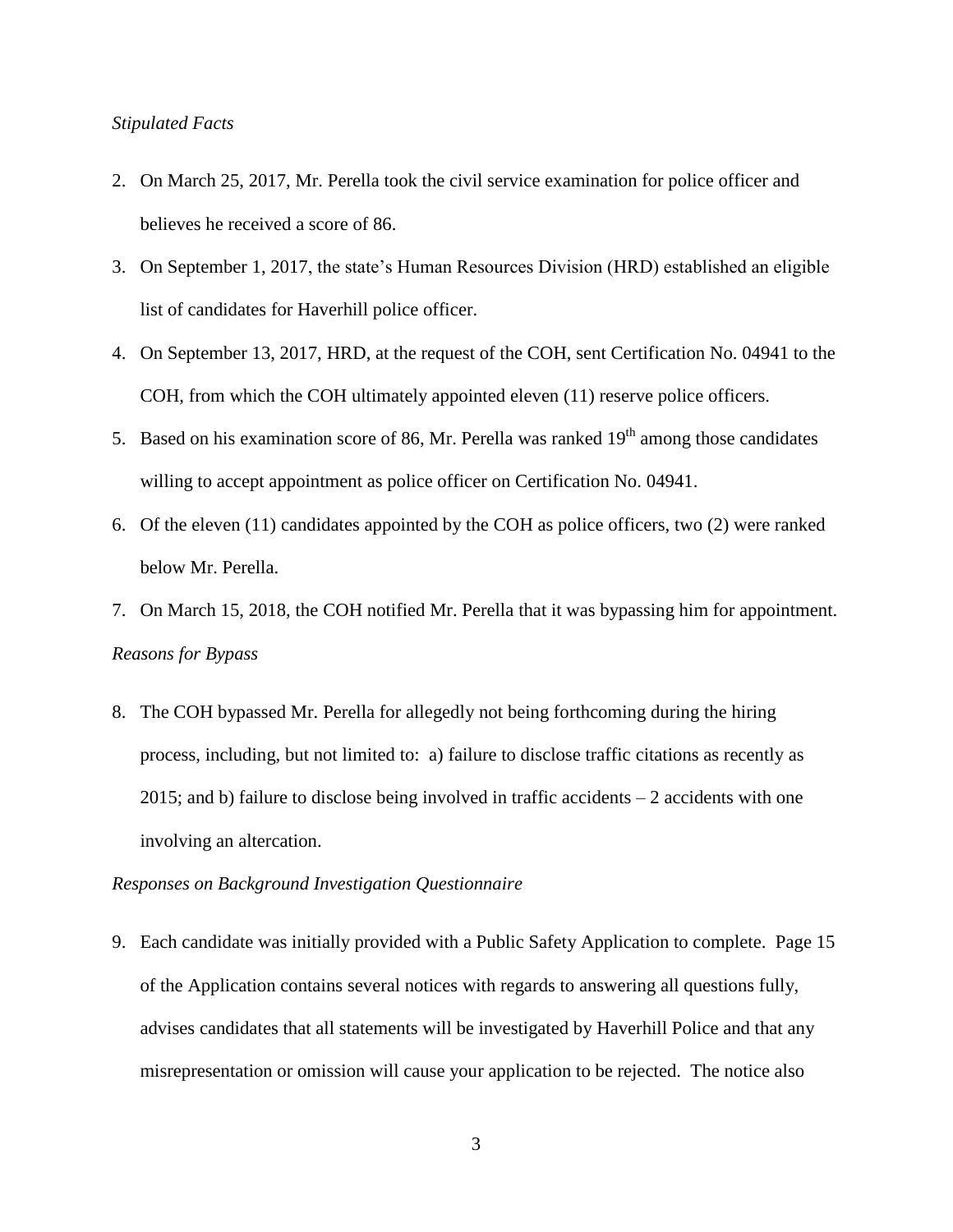provides that a complete an unedited CORI check is performed on all applicants. The following page entitled "TRUTHFULNESS" is a memo from Chief DeNaro to Applicants with regard to the importance of being truthful and the consequences for not being truthful. Page 17 contains a signed certification from Mr. Perella that "I understand that false or misleading information give herein or during interview(s) may result in my being disqualified from further consideration and or termination from employment with the City of Haverhill." (Respondent Exhibit 5)

- 10. Each candidate was also provided with a multi-page Background Investigation Questionnaire containing questions regarding M/V History, Organizations, Weapons Permits, Military Service, Employment History, Financial History, Criminal History, Educational Background, Drug Use and Other, which the candidates are asked to answer "Yes" or No". (Testimony of Portalla, Haugh and DeNaro, Respondent Exhibit 6)
- 11. Applicants are instructed to "Carefully read each statement below." They are also advised that the purpose of the Questionnaire is to get truthful answers, and, finally are once again warned that false, incomplete or misleading information may be cause for disqualification. (Respondent Exhibit 6)
- 12. The Background Investigation Questionnaire itself has been adopted in whole from the Certification Unit of the Massachusetts State Police. (Testimony of DeNaro, Respondent Post Hearing Exhibit 1)
- 13. Mr. Perella completed the first Questionnaire on January 25, 2018. (Respondent Exhibit 6)
- 14. Page 1, Question 3 under M/V History asks: "Have you ever had a traffic accident?" Mr. Perella circled "no". (Respondent Exhibit 6)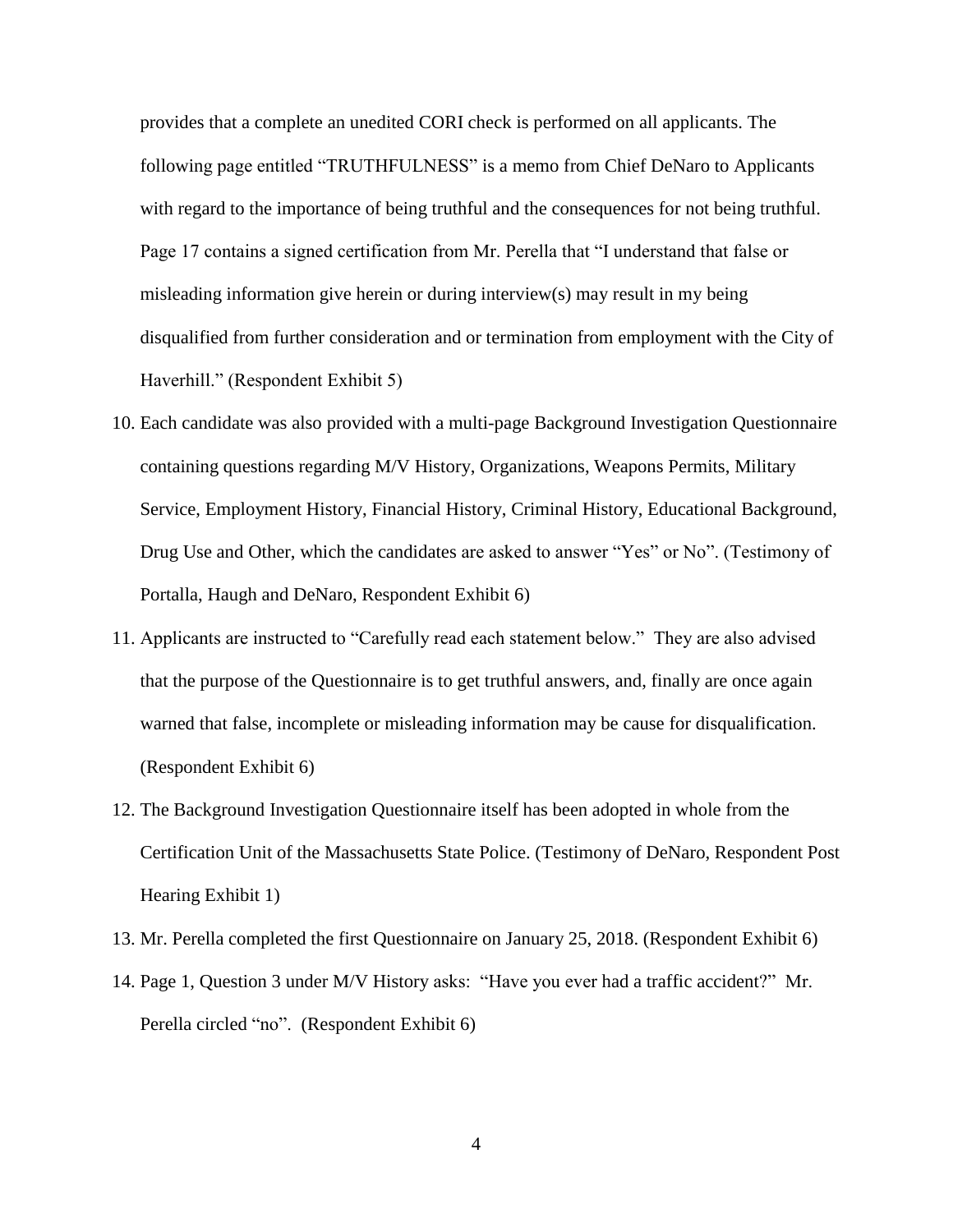- 15. Page 2, Question 6 M/V History asks: "Have you ever been given a traffic ticket?" Mr. Perella circled "no". (Respondent Exhibit 6)
- 16. Page 7, Question 1 under Other asks: "Is everything accurate and complete on your application?" Mr. Perella circled "Yes". (Respondent Exhibit 6)

## *Findings Related to: Page 1, Question 3 under M/V History asks: "Have you ever had a traffic accident?" Mr. Perella circled "no".*

- 17. Mr. Perella while operating a car belonging to his mother was involved in a motor vehicle accident on May 28, 2011 at 1:01 pm while he was traveling north on a road in Haverhill, MA. He was making a left turn into the driveway of his parents' residence, when a vehicle traveling behind him attempted to pass on his left side and the vehicles collided. (Respondent Exhibit 8 and testimony of Portalla and Perella)
- 18. Haverhill Police responded to the accident scene and generated an Accident Report as well as a Commonwealth of Massachusetts Motor Vehicle Crash Report. (Respondent Exhibit 8 and testimony of Portalla and Perella)
- 19. Detective Portalla, who had copies of the above reports, questioned Mr. Perella after he had completed the first Questionnaire and asked him if he had been in a traffic accident, to which he answered "No." (Testimony of Portalla)
- 20. Detective Portalla then prompted him about the accident and asked him about the accident reports they had. (Testimony of Portalla)
- 21. Mr. Perella responded in a manner that indicated he was aware of the accident and responded "oh, yeah. Oh, okay." (Testimony of Portalla)
- 22. Mr. Perella was also involved in a second motor vehicle accident on December 31, 2011 at approximately 1:55 am while driving northbound on Route 125, Main Street in Haverhill, MA. A vehicle traveling behind Mr. Perella "slammed into" the rear of his car, hitting the vehicle hard enough that Mr. Perella said he could feel it in his lower back. When Mr.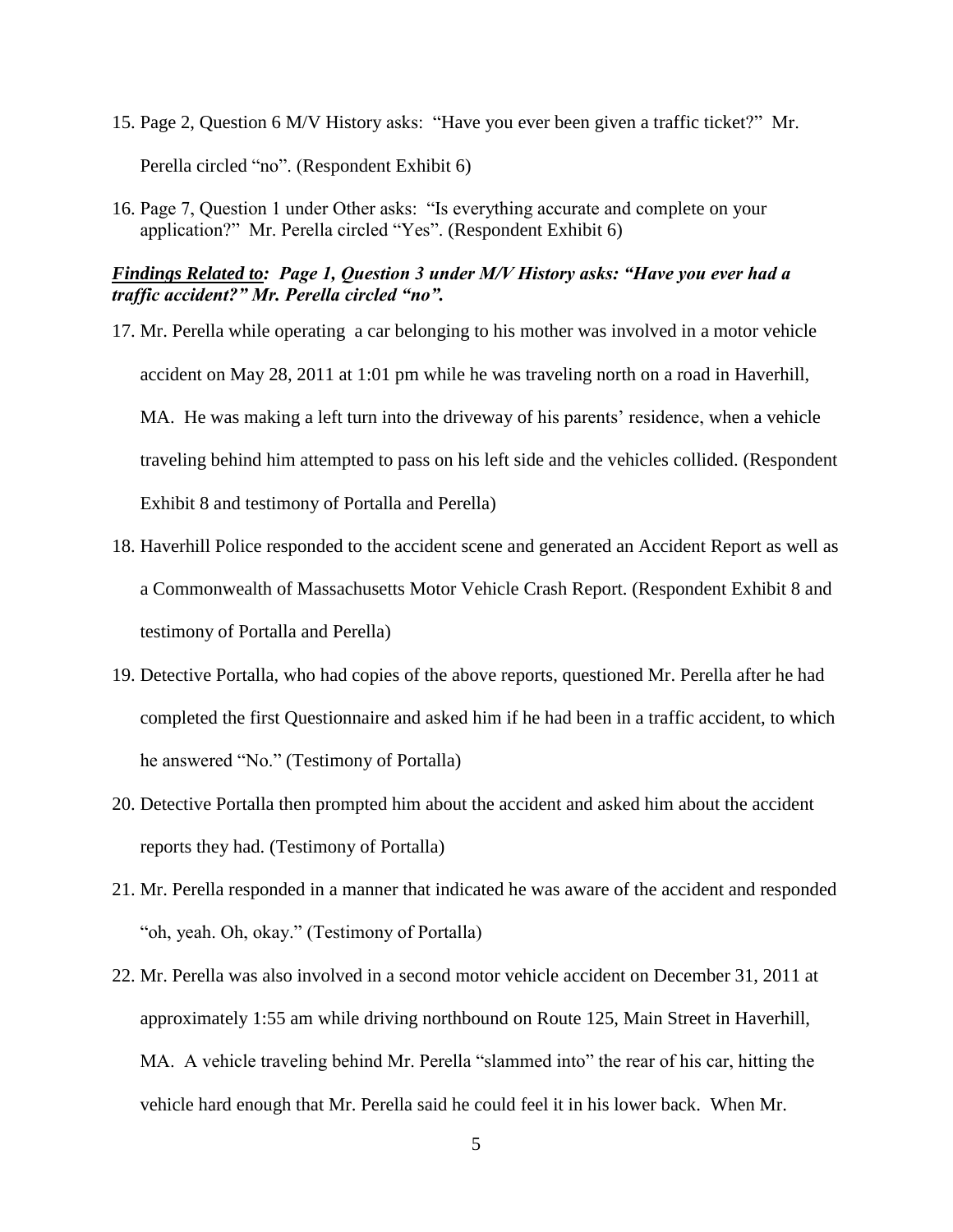Perella stopped his vehicle and opened the door he was punched in the upper left jaw while he was still seated in the vehicle. The operator of vehicle which struck Mr. Perella then began yelling profanities and kicked the rear of Mr. Perella's vehicle causing a dent before leaving the scene at a high rate of speed. Mr. Perella then followed the other operator's vehicle to get the license plate number. After losing sight of the vehicle, Mr. Perella returned to the Haverhill Police Station to report the incident. Mr. Perella was treated at the Police Station by Trinity EMS. (Respondent Exhibit 10)

- 23. Haverhill Police generated an Incident Report as well as a Commonwealth of Massachusetts Motor Vehicle Crash Report. (Respondent Exhibit 10 and testimony of Portalla and Perella)
- 24. Detective Portalla, who had copies of the above reports, also questioned Mr. Perella about this motor vehicle accident after he had completed the first Questionnaire. (Testimony of Portalla)
- 25. Mr. Perella was able to speak in detail about the December 31, 2011 accident after Detective Portalla began questioning him about it. (Testimony of Portalla)
- 26. After Detective Portall's interview with Mr. Perella, he was allowed to complete and submit a second Questionnaire, which he did on February 8, 2018. (Respondent Exhibit 7 and testimony of Portalla and Perella)
- 27. Mr. Perella switched his answer to this question from "No" to "Yes" on the second Questionnaire and attached a more detailed explanation sheet to the Questionnaire in which he described both motor vehicle accidents. (Respondent Exhibit 7)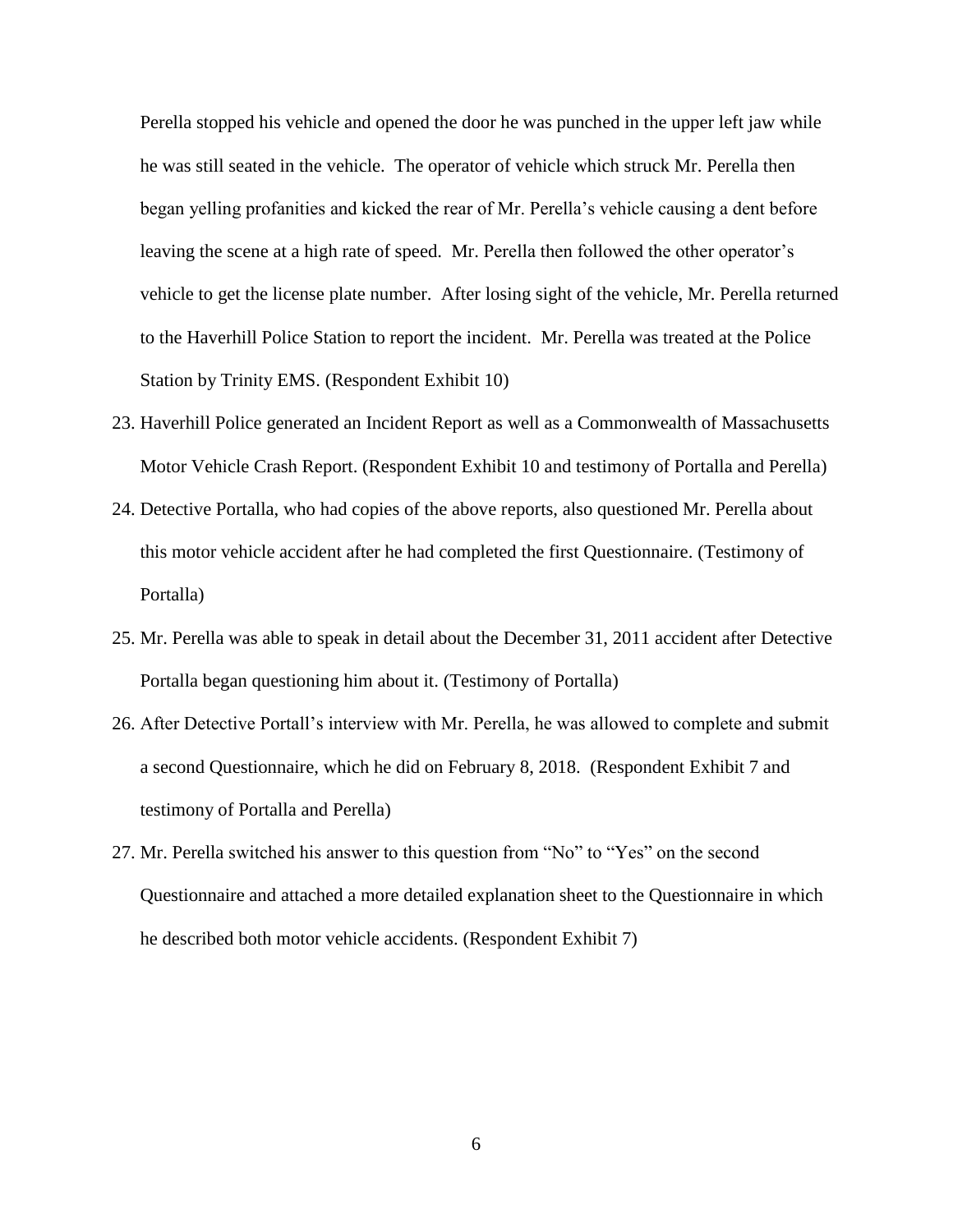# *Findings Related to: Page 2, Question 6 M/V History asks: "Have you ever been given a traffic ticket?" Mr. Perella circled "no".*

- 28. On May 27, 2011 Mr. Perella was cited for Speeding, Obstructing Emergency Vehicle and Child under 8 & under 58 in w/o carseat. The Driver History obtained by the Haverhill Police Department from the Massachusetts Registry of Motor Vehicles (RMV) provides that the Speeding charge was not prosecuted (NP) and that he was found "responsible" (R) as to the two remaining charges. (Respondent Exhibit 15 and testimony of Portalla)
- 29. Detective Portalla did not disclose to Mr. Perella during her interview with him that she was aware of the above citation. (Testimony of Portalla)
- 30. Mr. Perella believes he was never charged with these motor vehicle offenses and yet is also at a loss to explain how or why they appear on his drivers' record, although he did eventually state that he believes the entry on his Drivers History to be correct. Mr. Perella has never obtained a certified copy of his drivers' license. (Testimony of Mr. Perella)
- 31. On August 23, 2015 Mr. Perella was cited for Failing to wear a seatbelt and crosswalk violation. The Driver History obtained by the Haverhill Police Department from the RMV provides that he was found "not responsible" (NR) as to the two charges. (Respondent Exhibit 15 and testimony of Portalla and Perella)
- 32. Mr. Perella had a clear memory of this incident and that he successfully contested the citation resulting in the "not responsible" finding. (Testimony of Perella)
- 33. Despite his knowledge of receiving this citation, Mr. Perella answered the first questionnaire "No" because he felt where he was found "not responsible", he did not have to answer "Yes". (Testimony of Perella)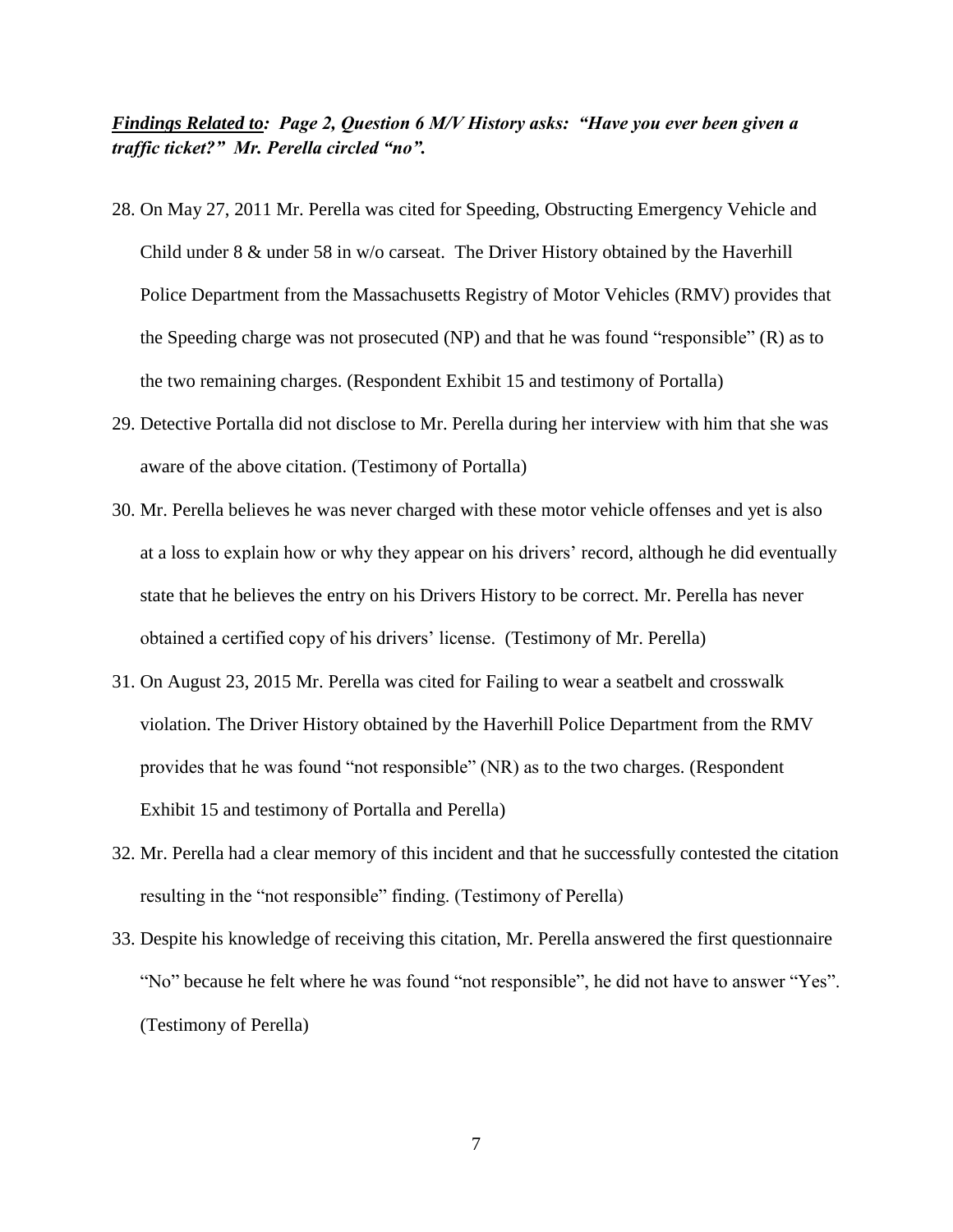34. After this citation was discussed with him by Detective Portalla during her interview with him, he changed his response to this question on the second Questionnaire to "Yes" and attached a more detailed explanation sheet to the Questionnaire in which he described only the 2015 citation and again did not include the 2011 citation. (Respondent Exhibit 7)

*Findings Related to: Page 7, Question 1 under Other asks: "Is everything accurate and complete on your application?" Mr. Perella circled "Yes".*

- 35. In responding to this question Mr. Perella on first Questionnaire answered "Yes", however, switched his answer to this question from "Yes" to "No" on the second Questionnaire. He did not attach a more detailed explanation sheet about this change to the Questionnaire. (Respondent Exhibit 7)
- 36. Mr. Perella initially testified that he had "no idea" why he made that change. He then surmised that he might have changed his answer because he was switching answers which were not initially accurate. (Testimony of Mr. Perella)

*Responses by Mr. Perella to Deputy Chief and Chief at 2/15/18 Oral Interview*

- 37. On February 15, 2018 Mr. Perella was given an oral interview. Chief DeNaro and Deputy Chief Haugh were present and asked a series of pre-determined questions which were asked of all applicants during their oral interview. (Respondent Exhibit 16 and Testimony Haugh, DeNaro and Perella)
- 38. In addition to the pre-determined questions, Mr. Perella was also asked about some of the issues which had arisen as a result of his completing two Questionnaires. (Respondent Exhibit 16 and Testimony Haugh, DeNaro and Perella)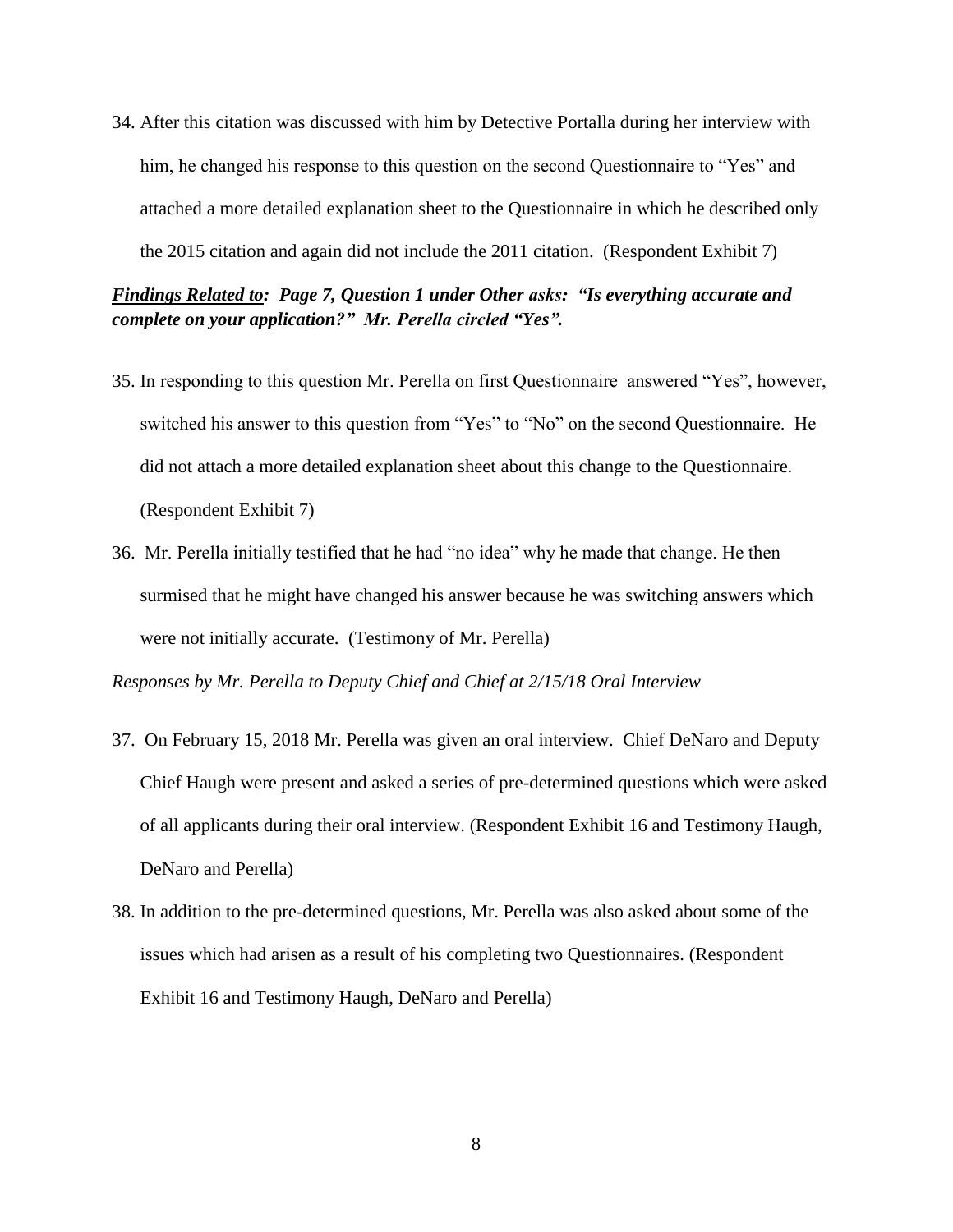- 39. Both Chief DeNaro and Deputy Chief Haugh made notations in their interview question/ answer sheets of Mr. Perella's responses. (Respondent Exhibit 16 and Testimony of Haugh and DeNaro)
- 40. After being asked the predetermined questions at his interview, Mr. Perella was asked by Deputy Chief Haugh to explain the accidents he was involved in and specifically what happened. (Respondent Exhibit 16 and Testimony of Haugh and DeNaro)
- 41. Mr. Perella stated that he had no recollection of being involved in an accident. (Respondent Exhibit 16 and Testimony of Haugh and DeNaro)
- 42. Deputy Haugh prompted him by asking if he recalled being in a motor vehicle accident where an altercation took place and he was assaulted. (Testimony of Haugh and DeNaro)
- 43. Mr. Perella stated that he did not remember that. (Testimony of Haugh and DeNaro)
- 44. Mr. Perella testified that he answered "No" to the question and that he offered no additional explanation for his response. (Testimony of Perella)
- 45. When asked why he answered "No" to this question, Mr. Perella stated that "I look at it as I'm not at fault because none of the accidents or citations I was either given a ticket or atfault for accidents. So I still look at it as "No." (Testimony of Perella)
- 46. Deputy Haugh next asked Mr. Perella if he had any recollection of being issued any traffic citations. (Testimony of Haugh and DeNaro)
- 47. Mr. Perella stated that he did not remember that either. (Testimony of Haugh and DeNaro)
- 48. Mr. Perella admitted that he also answered "No" to this question and that he offered no additional explanation for his response. (Testimony of Perella)
- 49. When asked why he answered "no" to this question, Mr. Perella stated "I looked at it as being – being ticketed, but in the end result, I go to court, and have it fought, and they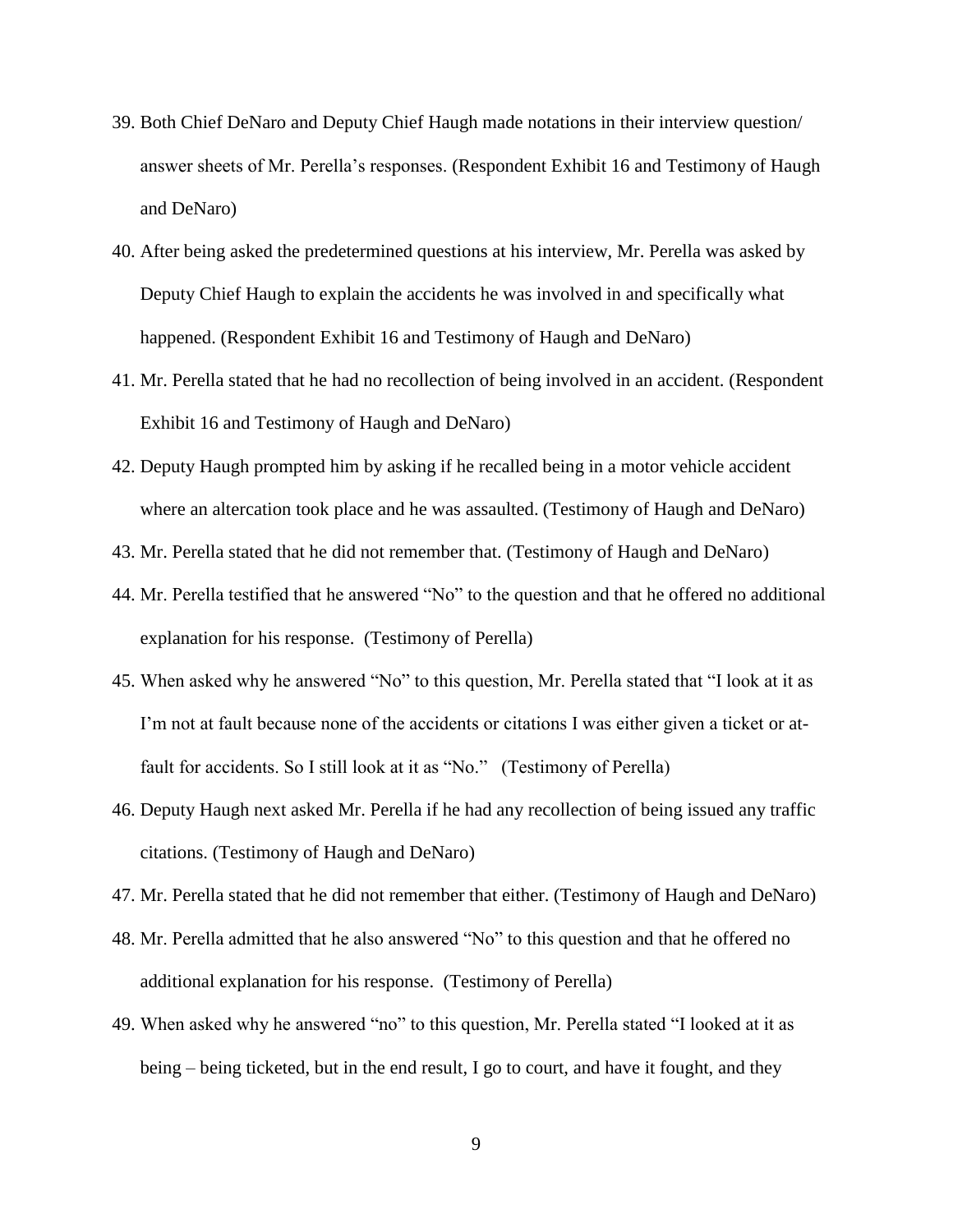dismiss it. So I look at it as I'm not charged with anything." He then added "I still think of it as a – as a "No" answer." (Testimony of Perella)

#### *Decision Making Process*

- 50. Detective Portalla prepared and provided to Deputy Chief Haugh and Chief DeNaro a summary of her findings with regards to the background investigation she conducted on Mr. Perella, including the results of the two Questionnaires. (Respondent's Exhibit 4 and Testimony of Portalla, Haugh and DeNaro)
- 51. She was not involved in the process beyond conducting the background investigation. (Testimony of Portalla)
- 52. Deputy Chief Haugh and Chief DeNaro had a discussion about Mr. Perella's candidacy after the oral interview and they were dumbfounded at his responses to questions concerning motor vehicle accidents and traffic citations. Mr. Perella denied any such involvement on the first Questionnaire, then admitted motor vehicle accidents and at least one traffic citation on the second Questionnaire, and, then, remarkably, denied any knowledge whatsoever at the concluding oral interview of either, even after being prompted about one of the motor vehicle accidents. The interview with Mr. Perella left Chief DeNaro confused "at a higher level" than he was before the interview was conducted. (Respondent's Exhibit 16 and Testimony of Haugh and DeNaro)
- 53. Although the COH found other alleged omissions or misstatements by Mr. Pereella, the Chief concluded that even if you take everything off the table except for the motor vehicle accidents, citations, and the contact with the police involving the accidents and the citations, he still would recommend a bypass of Mr. Perella. (Testimony of DeNaro)

*Legal Standard*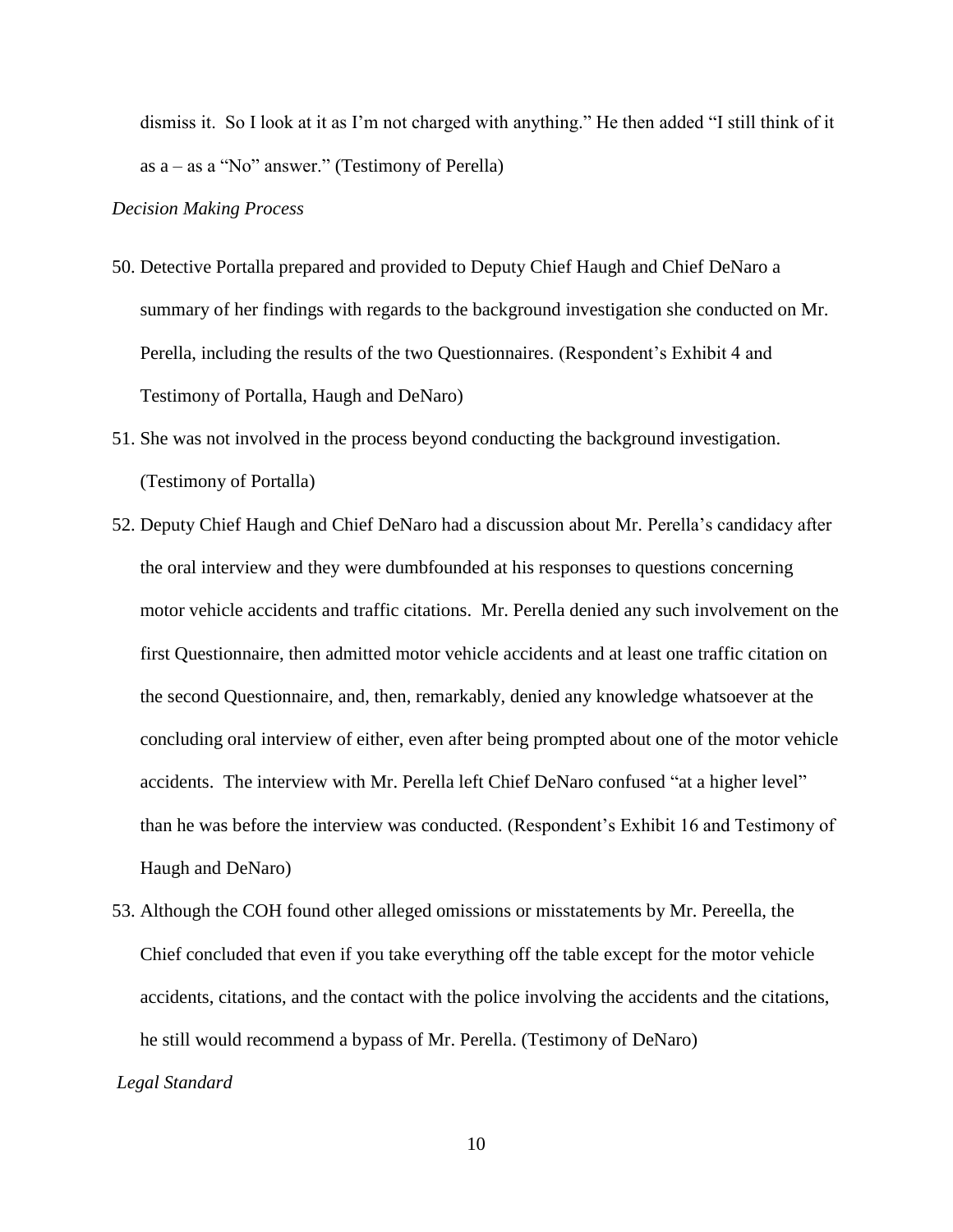The fundamental purpose of the civil service system is to guard against political considerations, favoritism, and bias in governmental hiring and promotion. The commission is charged with ensuring that the system operates on "[b]asic merit principles." Massachusetts Assn. of Minority Law Enforcement Officers v. Abban, 434 Mass 256 (2001), citing Cambridge v. Civil Serv. Comm'n., 43 Mass.App.Ct. 300 (1997). "Basic merit principles" means, among other things, "assuring fair treatment of all applicants and employees in all aspects of personnel administration" and protecting employees from "arbitrary and capricious actions." G.L. c. 31, section 1. Personnel decisions that are marked by political influences or objectives unrelated to merit standards or neutrally applied public policy represent appropriate occasions for the Civil Service Commission to act. Cambridge at 304.

 The issue for the Commission is "not whether it would have acted as the appointing authority had acted, but whether, on the facts found by the commission, there was reasonable justification for the action taken by the appointing authority in the circumstances found by the commission to have existed when the Appointing Authority made its decision." Watertown v. Arria, 16 Mass.App.Ct. 331, 332 (1983). See Commissioners of Civil Service v. Municipal Ct. of Boston, 369 Mass. 84, 86 (1975); and Leominster v. Stratton, 58 Mass.App.Ct. 726, 727-728 (2003).

 The Commission's role, while important, is relatively narrow in scope: reviewing the legitimacy and reasonableness of the appointing authority's actions. City of Beverly v. Civil Service Comm'n, 78 Mass.App.Ct. 182, 189, 190-191 (2010) citing Falmouth v. Civil Serv. Comm'n, 447 Mass. 824-826 (2006) and ensuring that the appointing authority conducted an "impartial and reasonably thorough review" of the applicant. The Commission owes "substantial deference" to the appointing authority's exercise of judgment in determining whether there was "reasonable justification" shown. Beverly citing Cambridge at 305, and cases cited. "It is not

11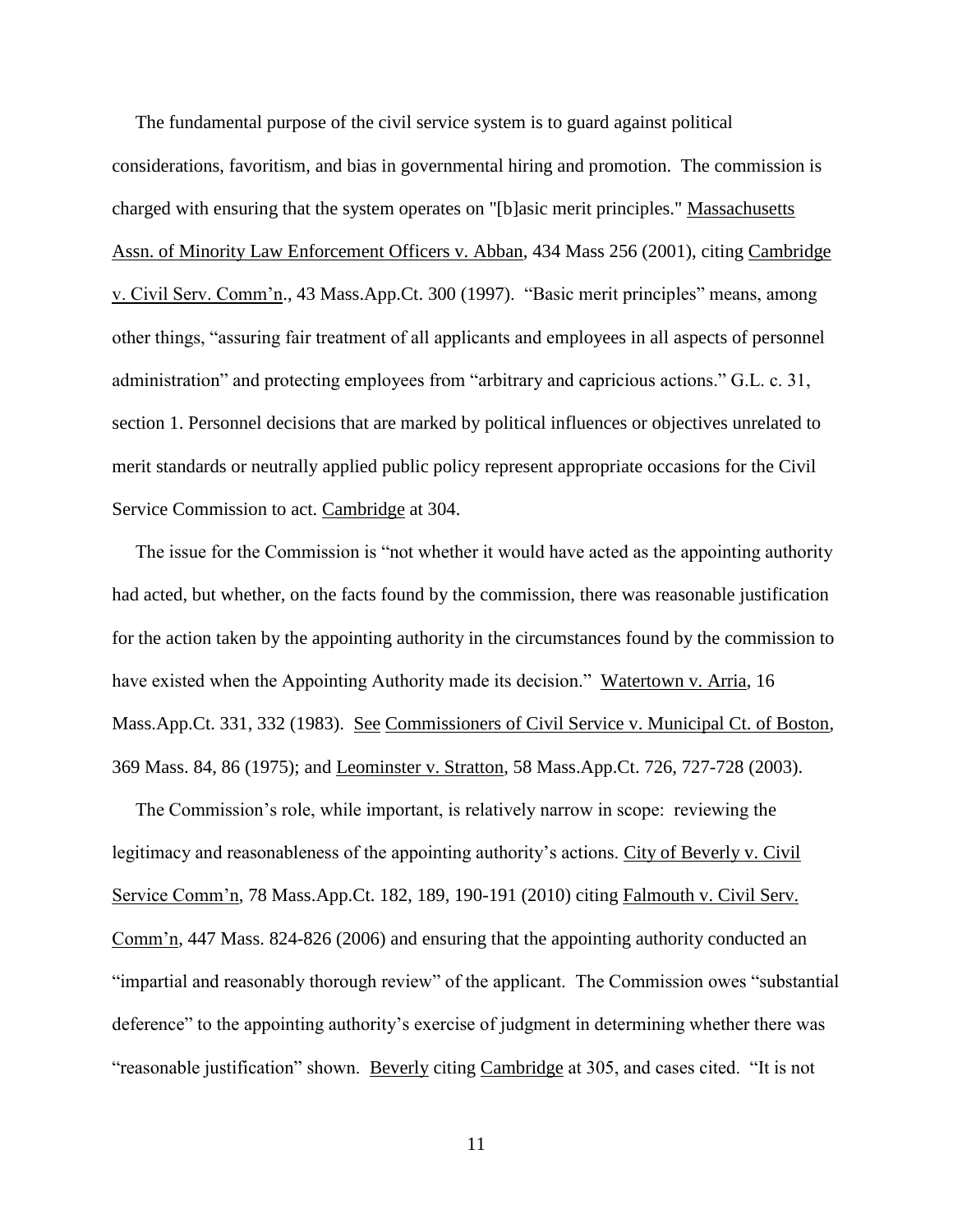for the Commission to assume the role of super appointing agency, and to revise those

employment determinations with which the Commission may disagree." Town of Burlington, 60

Mass. App. Ct. 914, 915 (2004).

## *Analysis*

In addition to the examples cited in the findings, the COH provided multiple other alleged

instances in which Mr. Perella was not forthcoming regarding questions posed to him during the

hiring process. Those questions, and whether Mr. Perella was forthcoming in responding to

them, raise potential issues related to G.L. c. 151B, §4(9) which provides that it is unlawful:

"For an employer, himself or through his agent, in connection with an application for employment, or the terms, conditions, or privileges of employment, or the transfer, promotion, bonding, or discharge of any person, or in any other matter relating to the employment of any person, to request any information, to make or keep a record of such information, to use any form of application or application blank which requests such information, or to exclude, limit or otherwise discriminate against any person by reason of his or her failure to furnish such information through a written application or oral inquiry or otherwise regarding: (i) an arrest, detention, or disposition regarding any violation of law in which no conviction resulted, or (ii) a first conviction for any of the following misdemeanors: drunkenness, simple assault, speeding, minor traffic violations, affray, or disturbance of the peace, or (iii) any conviction of a misdemeanor where the date of such conviction or the completion of any period of incarceration resulting therefrom, whichever date is later, occurred five or more years prior to the date of such application for employment or such request for information, unless such person has been convicted of any offense within five years immediately preceding the date of such application for employment or such request for information.

No person shall be held under any provision of any law to be guilty of perjury or of otherwise giving a false statement by reason of his failure to recite or acknowledge such information as he has a right to withhold by this subsection.

Nothing contained herein shall be construed to affect the application of section thirtyfour of chapter ninety-four C, or of chapter two hundred and seventy-six relative to the sealing of records."

As this appeal can be decided based on those questions that do not raise potential issues

regarding c.151B, §4(9), I have not made any findings or conclusions related to those questions.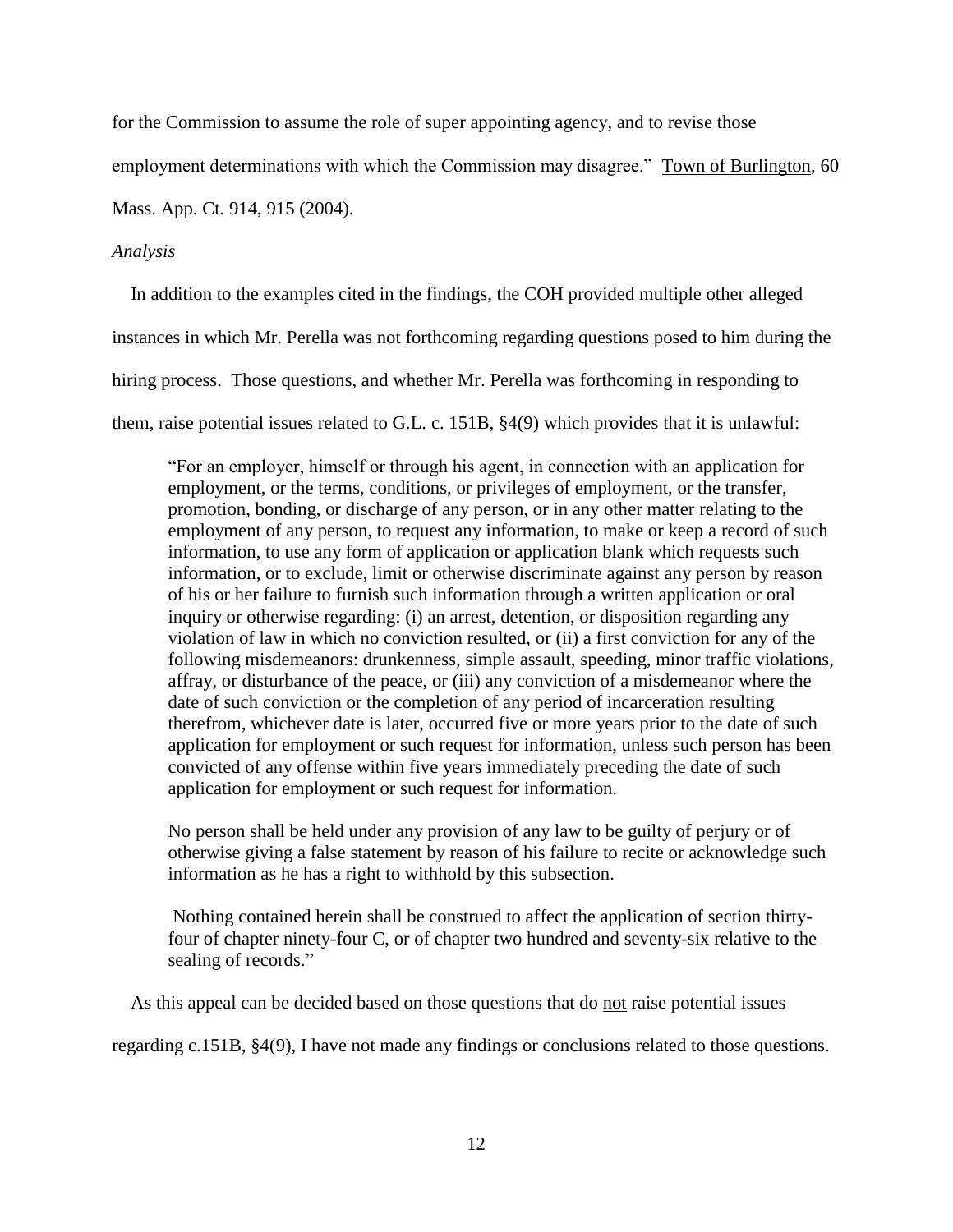Honesty is a required trait of any person holding the position of police officer -- or seeking to become a police officer. The criminal justice system relies on police officers to be truthful at all times and an appointing authority is justified in bypassing a candidate who does not meet this standard. See, e.g., LaChance v. Erickson, 522 U.S. 262 (1998) (lying in a disciplinary investigation alone is grounds for termination); Meaney v. Woburn, 18 MCSR 129, 133-35 (discharge upheld for police officer based, in part, on officer's consistent dishonesty and "selective memory" during departmental investigation of officer's misconduct); Pearson v. Whitman, 16 MCSR 46 (appointing authority's discharge of police officer who had a problem telling the truth upheld); Rizzo v. Town of Lexington, 21 MCSR 634 (2008) (discharge upheld based partially on officer's dishonesty regarding a use of force incident); and Desharnias v. City of Westfield, 23 MCSR 418 (2009) (discharge upheld based primarily on officer's dishonesty about a relatively minor infraction that occurred on his shift). Here, the question is whether Mr. Perella was indeed untruthful, which, if proven, would justify the COH's decision to bypass him for appointment.

 Even the COH appears to acknowledge that a candidate may be in a situation where they don't have a recollection of an event when completing the Questionnaire. Such a situation does not always equate to untruthfulness. A random traffic stopped that did not result in a citation to the candidate or being interviewed as a witness to a street fight may not come to the forefront of a candidate's memory. The point here is that labeling a candidate as untruthful can be an inherently subjective determination that should be made only after a thorough, serious and uniform review that is mindful of the potentially career-ending consequences that such a conclusion has on candidates seeking a career in public safety. (See Morley v. Boston Police Department, 29 MCSR 456 (2016) (Based on unreliable hearsay and false assumptions, the

13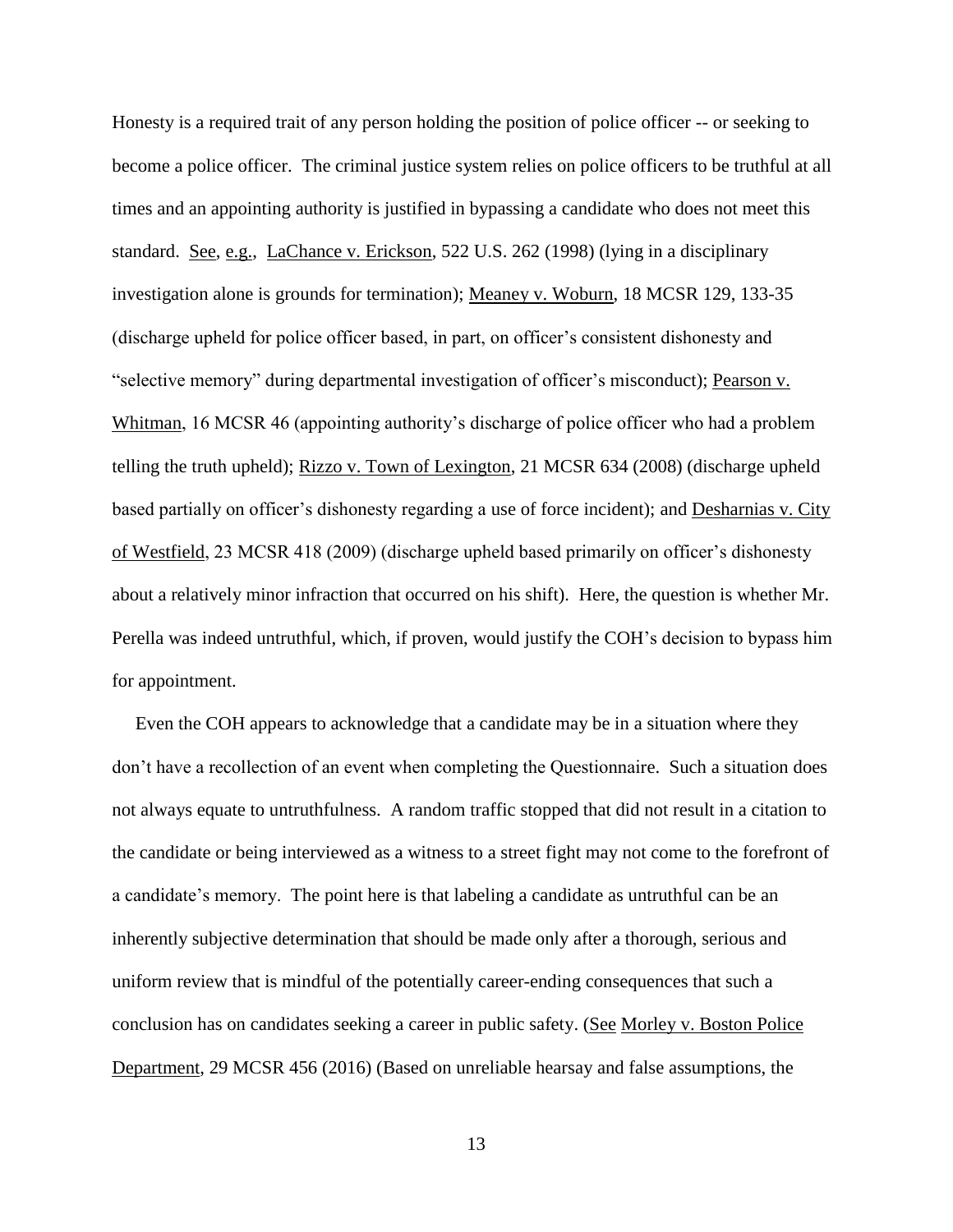Boston Police Department erroneously concluded that the Appellant, a federal police officer and a disabled veteran who had been deployed on active duty overseas on four occasions, was untruthful.)

 The thrust of the COH case is that Mr. Perella was not forthcoming in completing his Questionnaire and during his interview, including his failure at times to disclose his involvement in two traffic accidents and his receipt of two traffic citations. By all available information, including Mr. Perella's own admission, he was aware of the two traffic accidents and one of the traffic citations before he completed the first Questionnaire. Yet he responded no to each question regarding these events. There was a second traffic citation which appears on his Drivers' History that he did not disclose.

 The COH had concerns about the answers Mr. Perella provided on the first Questionnaire because they had evidence which demonstrated that his responses were incorrect. Mr. Perella was given additional consideration in this process and allowed to complete a second Questionnaire. Before doing so Detective Portalla discussed the two traffic accidents and one of the traffic citations with Mr. Perella. As a result of this conversation and aware that the COH knew about the traffic accidents and one of the traffic citations, Mr. Perella switched his responses on the second Questionnaire to the questions about traffic accidents, traffic citations and whether his name appeared in any police reports.

 The change in his responses left questions which still needed to be addressed at the oral interview. Inexplicably, Mr. Perella reversed his answers from the second Questionnaire at the oral interview and simply answered with an emphatic "no" offering no further explanation.

 As part of his testimony before the Commission, Mr. Perella struggled to answer straightforward questions. Questions had to be asked multiple times, including numerous

14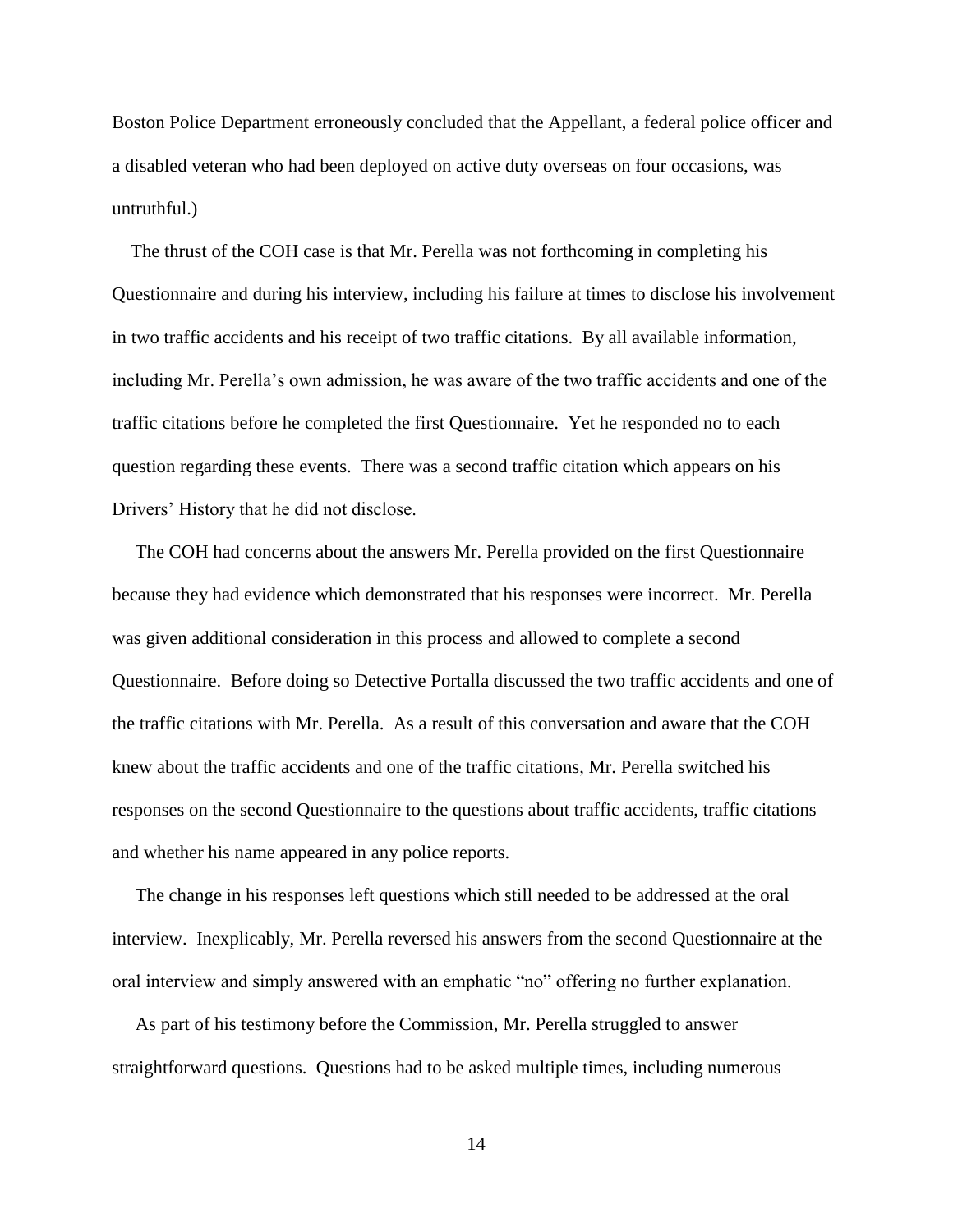redirections to the actual question asked, before he responded. When he did respond, his response was not logical. He repeatedly stated that his interpretation of a response was that if he was not found at fault or responsible for a violation, then he had no obligation to disclose it.

 I credit Detective Portalla's recollection of the events and her discussions with Mr. Perella, as well as the testimony of Deputy Chief Haugh as to the oral interview questions that he posed to Mr. Perella, and the testimony of both Deputy Chief Haugh and Chief DeNaro as to the responses they received from him. I did take into account that the interviews were not recorded and that both Deputy Chief Haugh and Chief DeNaro produced their hand-written notes to memorialize the interview. The COH witnesses appeared to have a clear recollection of their dealings with Mr. Perella and their account of what occurred and what was said appeared to be more logical and rang true to me.

 In summary, the COH has shown that their decision to bypass Mr. Perella was based on valid concerns regarding his ability to be forthcoming during the hiring process and was not based on any factors unrelated to basic merit principles that would warrant intervention by the Commission.

#### *Conclusion*

 For all of the above reasons, Mr. Perella's bypass appeal under Docket No. G1-18-085 is hereby *denied*.

Civil Service Commission

*/s/ Christopher Bowman* Christopher C. Bowman Chairman

By a vote of the Civil Service Commission (Bowman, Chairman; Camuso, Ittleman, Stein, and Tivnan, Commissioners) on December 20, 2018.